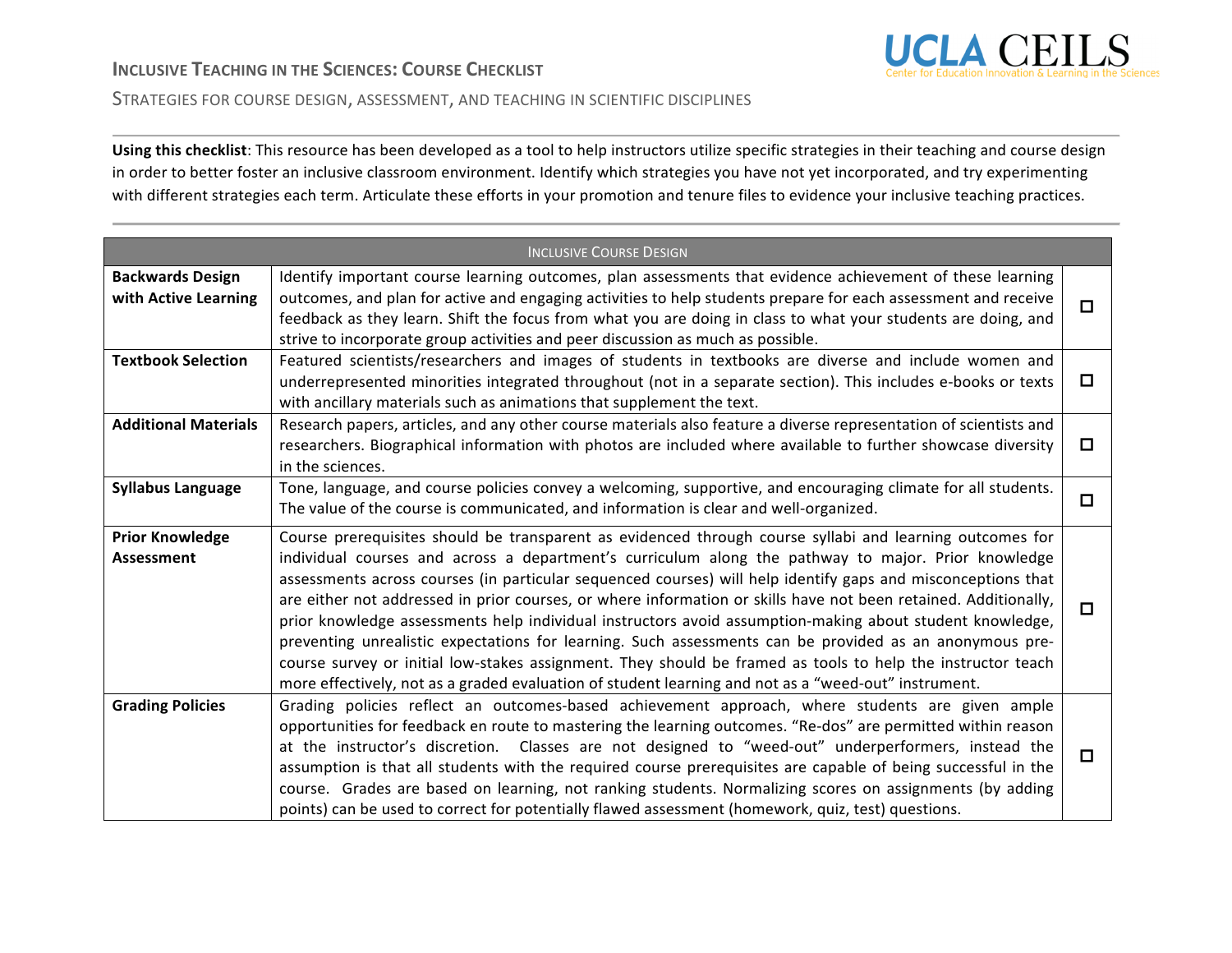

# **INCLUSIVE TEACHING IN THE SCIENCES: COURSE CHECKLIST**

## STRATEGIES FOR COURSE DESIGN, ASSESSMENT, AND TEACHING IN SCIENTIFIC DISCIPLINES

| <b>Design for Multiple</b><br><b>Feedback</b><br><b>Opportunities</b> | A plan is established for periodically offering opportunities for students to provide the instructor feedback on<br>their experience of the course prior to the end of the quarter. This could be as simple as using the exit slip<br>method at the end of each class (additional information below), sprinkling optional short survey questions into<br>your CCLE course site (use the feedback or questionnaire tool), implementing a mid-quarter student survey<br>(see below), or appointing a few student representatives that can share feedback with you anonymously on<br>behalf of other students.                                                                      | $\Box$ |
|-----------------------------------------------------------------------|----------------------------------------------------------------------------------------------------------------------------------------------------------------------------------------------------------------------------------------------------------------------------------------------------------------------------------------------------------------------------------------------------------------------------------------------------------------------------------------------------------------------------------------------------------------------------------------------------------------------------------------------------------------------------------|--------|
|                                                                       | <b>INCLUSIVE ASSESSMENT DESIGN</b>                                                                                                                                                                                                                                                                                                                                                                                                                                                                                                                                                                                                                                               |        |
| Assignment<br><b>Instructions</b>                                     | Instructions and assessment criteria for every assignment are outlined clearly. Consistently employ well<br>developed rubrics (such as the VALUE rubrics available through AAC&U) that students can access as a tool for<br>self-assessment and peer evaluation prior to submitting assignments. Examples of exemplary assignments are<br>provided as a model when appropriate. Examples of assignments that "miss the mark" with explanation are<br>also helpful.                                                                                                                                                                                                               | $\Box$ |
| <b>Scaffolding of</b><br><b>Assignments</b>                           | Assignments are designed so that students have the opportunity to receive feedback and incorporate that<br>feedback into future learning. Avoid having a large percentage of the grade depend on a few summative<br>feedback assignments (where students are evaluated at the end of learning and before moving something<br>new). Instead, break-down assignments so that students receive formative feedback (where learning is re-<br>assessed over time) and can make adjustments based on learning from their misconceptions.                                                                                                                                               | $\Box$ |
| <b>Multiple Choice</b><br>Question<br>Development                     | Questions are clearly framed and do not provide an advantage to students who may have had advanced test<br>prep training on multiple-choice questions. During exams, students are encouraged to ask for clarity on what<br>the question is asking if they are unsure due to how the question is framed. Important: After you administer<br>any assignment take time to analyze the results to evaluate the quality, difficulty-level, and clarity of your<br>questions. Revise poorly written questions and make adjustments to grades where appropriate. (Contact OID if<br>you would like support with item-analysis for closed-ended assessments like multiple choice exams.) | $\Box$ |
|                                                                       | <b>INCLUSIVE CLASSROOM CLIMATE</b>                                                                                                                                                                                                                                                                                                                                                                                                                                                                                                                                                                                                                                               |        |
| <b>Pre-Course Survey</b>                                              | Use a pre-course survey to get to know your students - their reasons for taking the course and potential career<br>aspirations. Consider asking them what they plan to do to be successful in the course, as well as what you may<br>be able to do to help them be successful. (see Dunlosky et al., 2013, for recommendations about successful<br>study habits) Use what you've learned on the first day to communicate your interest in your students and to<br>facilitate community through warm-up or introductory activities.                                                                                                                                               | $\Box$ |
| <b>Facilitate</b><br>Relationship<br><b>Building</b>                  | Help students form bonds with other students by using simple low-stakes group activities during the first<br>week(s) of class. "Getting to know you" activities will help students feel more comfortable with each other<br>which may help increase overall student engagement. Consider in particular first-year students who are<br>experiencing college courses for the first time and may not know the students sitting next to them. Plan for                                                                                                                                                                                                                               | $\Box$ |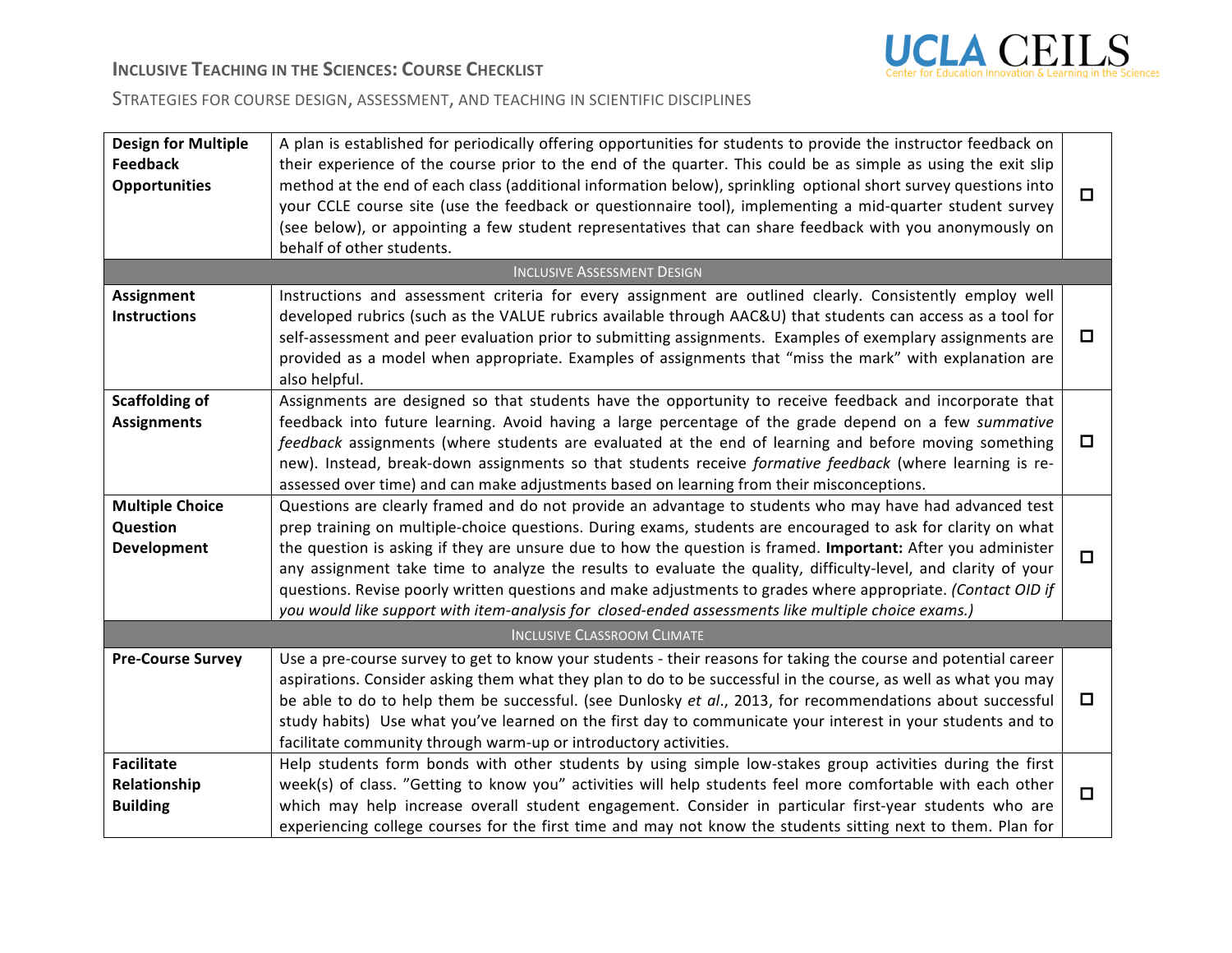

### STRATEGIES FOR COURSE DESIGN, ASSESSMENT, AND TEACHING IN SCIENTIFIC DISCIPLINES

|                                                    | group work and/or other activities that allow students time to interact with and learn from each other.<br>Emphasize that science is collaborative.                                                                                                                                                                                                                                                                                                                                                                                                                                                                                                                                                                                                                                                             |        |  |  |  |
|----------------------------------------------------|-----------------------------------------------------------------------------------------------------------------------------------------------------------------------------------------------------------------------------------------------------------------------------------------------------------------------------------------------------------------------------------------------------------------------------------------------------------------------------------------------------------------------------------------------------------------------------------------------------------------------------------------------------------------------------------------------------------------------------------------------------------------------------------------------------------------|--------|--|--|--|
| <b>Communicate that</b><br>you embrace<br>feedback | Verbalize to your students that you want them all to be successful, that you are striving to create an equitable<br>and inclusive classroom. Share that you may not be aware of individual challenges they are experiencing in the<br>course, and that you (and the Teaching Assistants) are open to feedback at any time about ways to help them<br>learn and be more successful in the course. Review the structure you have designed to receive feedback<br>formally as well as informally.                                                                                                                                                                                                                                                                                                                  | ◻      |  |  |  |
| Acknowledge first-<br>day disparity issues         | If you walk into your class and there are very few women, acknowledge this elephant in the room. If you had<br>limited textbook options and you chose one that has stereotyped stock photo images, let the students know<br>that you are disappointed in the publisher choices and you know it is not representative or inclusive, and<br>provide supplemental material if possible.                                                                                                                                                                                                                                                                                                                                                                                                                            | $\Box$ |  |  |  |
| Use a mid-quarter<br>feedback survey               | CEILS has developed a mid-quarter feedback survey that you can use and customize to get feedback prior to<br>the end-of-course teaching evaluations administered through OID. You can email media@ceils.ucla.edu for<br>more information about getting access. Use this or another anonymous survey in order to test your own<br>hypotheses around how students are learning in your course. Once you receive the feedback, openly<br>acknowledge and address what changes you will incorporate based on the feedback provided.                                                                                                                                                                                                                                                                                 | $\Box$ |  |  |  |
|                                                    | <b>INCLUSIVE TEACHING STRATEGIES</b>                                                                                                                                                                                                                                                                                                                                                                                                                                                                                                                                                                                                                                                                                                                                                                            |        |  |  |  |
|                                                    |                                                                                                                                                                                                                                                                                                                                                                                                                                                                                                                                                                                                                                                                                                                                                                                                                 |        |  |  |  |
| <b>Calling on Students</b><br><b>During Class</b>  | Rather than calling on students who raise their hand, consider creating a deck of index cards with student<br>names to make calling on students random. If you are concerned about putting students on the spot, let them<br>know they can say "pass" if they wish. This strategy addresses issues related to gender/cultural norms around<br>volunteering, comfort with public speaking, and instructor bias in calling on some specific student populations<br>disproportionately more than others. An alternative strategy is starting with a "think-pair-share" (as noted<br>below) where you have students discuss with their neighbors before you cold-call individuals to report out.<br>This will allow students the opportunity to confirm their answers with peers privately before sharing publicly. | □      |  |  |  |
| <b>Increase Your</b><br><b>Wait Time</b>           | When you pose a question to the class, be patient and provide prompts to encourage more hand raising. You<br>could say "this is a tough question, take your time" or "I'll give everyone another minute and let's see if we can<br>get more hands up." After establishing this culture of participation, using non-verbal cues that you are waiting<br>will also be effective.                                                                                                                                                                                                                                                                                                                                                                                                                                  | $\Box$ |  |  |  |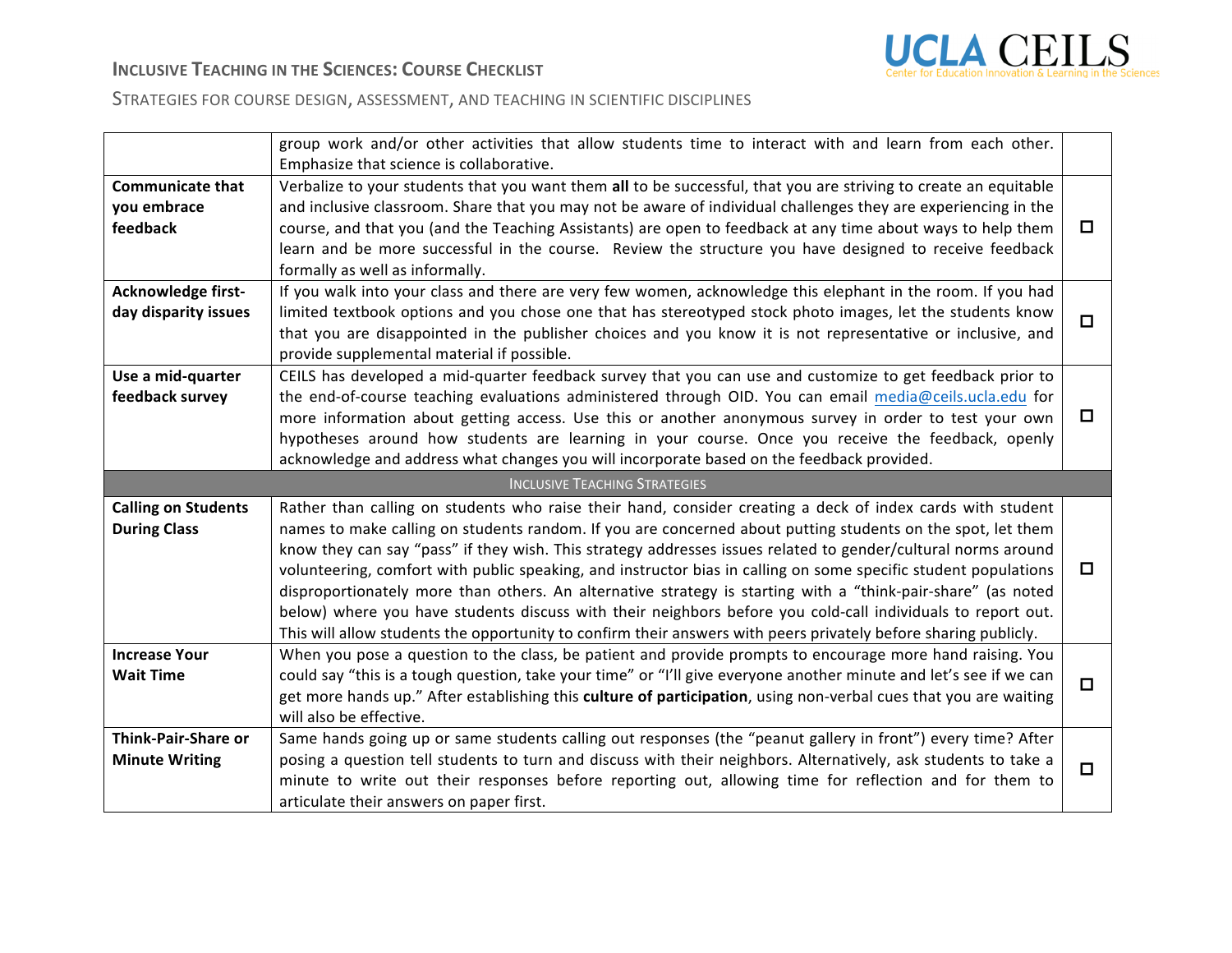

# **INCLUSIVE TEACHING IN THE SCIENCES: COURSE CHECKLIST**

### STRATEGIES FOR COURSE DESIGN, ASSESSMENT, AND TEACHING IN SCIENTIFIC DISCIPLINES

| <b>Assigning Groups</b>                           | Never assign groups by gender. Use the count-off technique in smaller classes. In larger classes designed with<br>stadium seating, ask students to sit in a different seat with different peers each class so they can get to know<br>as many students as possible during the quarter. CATME, great resource for assigning and managing group<br>work, can be found at http://info.catme.org/. Work with your TAs to establish and maintain the groups in class<br>and discussion or laboratory sections, even encouraging groups to work together on homework or projects<br>outside of class.                                      | $\Box$ |
|---------------------------------------------------|--------------------------------------------------------------------------------------------------------------------------------------------------------------------------------------------------------------------------------------------------------------------------------------------------------------------------------------------------------------------------------------------------------------------------------------------------------------------------------------------------------------------------------------------------------------------------------------------------------------------------------------|--------|
| Humor & Pop-                                      | When using humor or pop-culture references, be thoughtful and do not make assumptions about what your                                                                                                                                                                                                                                                                                                                                                                                                                                                                                                                                |        |
| <b>Culture Use</b>                                | students know or do not know. For pop-culture references, go ahead and explain the reference. Avoid pop-<br>culture/humor on exams, as students who may not get the referenced may feel excluded and could be at a<br>disadvantage. Consider international students who may have not have the same exposure to American media,<br>or students from less affluent backgrounds that may not have experienced some assumed activities that more<br>affluent students have had (like traveling to another country or taking a family vacation, for example).                                                                             | $\Box$ |
| <b>Use Exit Slips</b>                             | Distribute a blank notecard to students and ask them to respond to one question on the card before leaving.<br>The question could be "share something new you learned today" or more feedback oriented such as "share<br>one thing I am doing well to support your learning and any suggestions for something I might do differently to<br>better support your learning."                                                                                                                                                                                                                                                            | $\Box$ |
|                                                   | <b>IMPORTANT!</b>                                                                                                                                                                                                                                                                                                                                                                                                                                                                                                                                                                                                                    |        |
| <b>IMPORTANT!</b>                                 | All of these strategies will help you learn more about your students and make your teaching and classroom                                                                                                                                                                                                                                                                                                                                                                                                                                                                                                                            |        |
| <b>Respond to feedback</b><br>when you receive it | climate more inclusive. HOWEVER, if you do not communicate with you students your intention to do so, and<br>you do not follow-up and share how their feedback is being incorporated or addressed, then students may feel<br>that it is not genuine attempt at listening to them. Ask for feedback often, but once you get it you must also<br>report back to your students on what you heard from them. Often feedback will be mixed and sometimes<br>contradictory, and that is okay. The point is to ask for it, hear it, share back what you have heard, and make<br>adjustments to your course design and teaching accordingly. | $\Box$ |
| <b>IMPORTANT!</b>                                 | Share and discuss these strategies with your TAs and encourage all graduate students to attend professional                                                                                                                                                                                                                                                                                                                                                                                                                                                                                                                          |        |
| <b>Mentor your TAs on</b>                         | development opportunities (many offered through CEILS) to develop skills and knowledge around inclusive                                                                                                                                                                                                                                                                                                                                                                                                                                                                                                                              | $\Box$ |
| inclusive teaching                                | teaching practices. Establish a culture of participation and inclusion as a classroom norm.                                                                                                                                                                                                                                                                                                                                                                                                                                                                                                                                          |        |